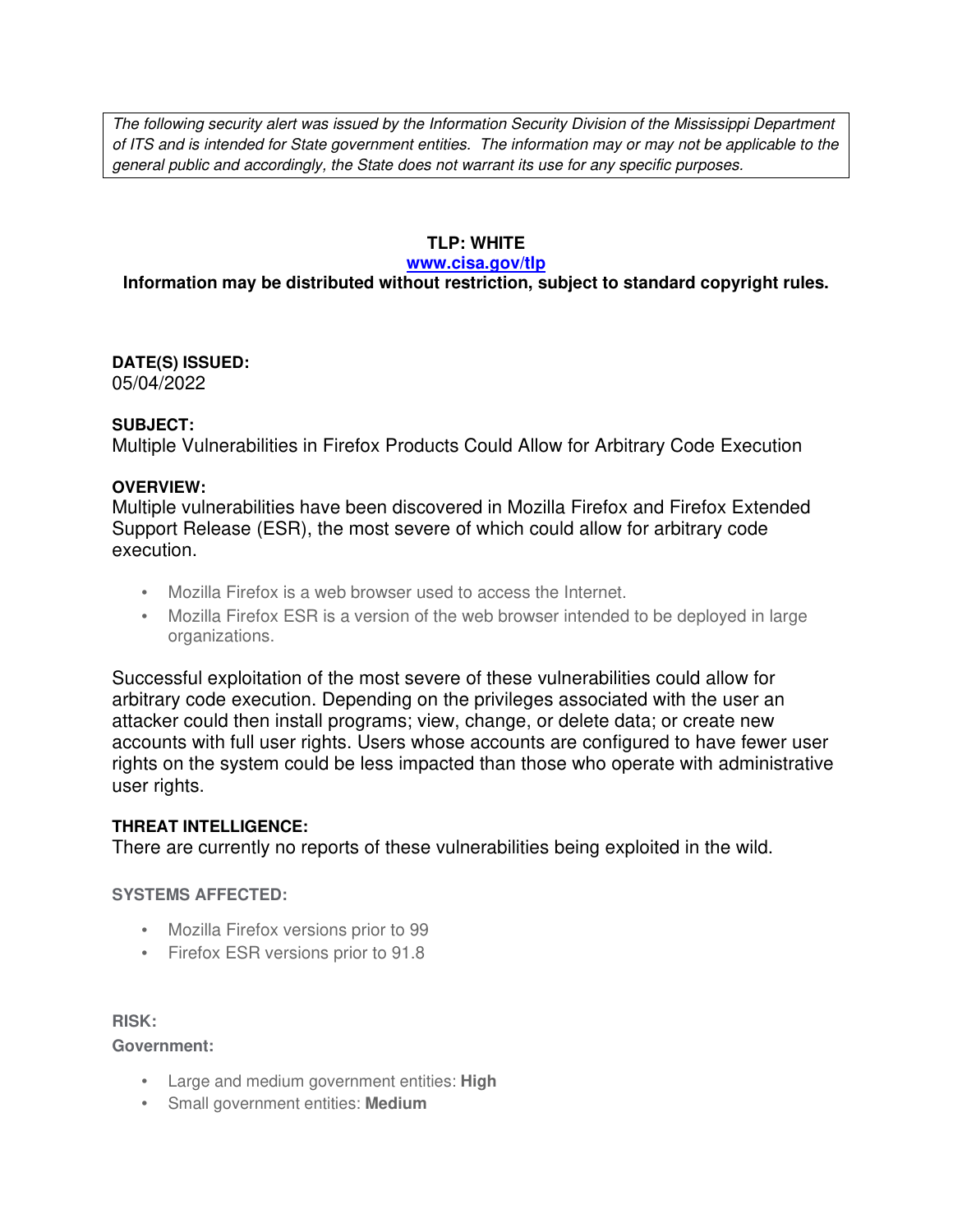### **Businesses:**

- Large and medium business entities: **High**
- Small business entities: **Medium**

### **Home users: Low**

## **TECHNICAL SUMMARY:**

Multiple vulnerabilities have been discovered in Mozilla Firefox and Firefox Extended Support Release (ESR), the most severe of which could allow for arbitrary code execution. Details of these vulnerabilities are as follows:

- Fullscreen notification bypass using popups (CVE-2022-29914)
- Bypassing permission prompt in nested browsing contexts (CVE-2022-29909)
- Leaking browser history with CSS variables (CVE-2022-29916)
- Reader mode bypassed SameSite cookies (CVE-2022-29912)
- Firefox for Android forgot HTTP Strict Transport Security settings (CVE-2022-29910)
- Leaking cross-origin redirect through the Performance API (CVE-2022-29915)
- iframe Sandbox bypass (CVE-2022-29911)
- Memory safety bugs fixed in Firefox 100 and Firefox ESR 91.9 (CVE-2022-29917)
- Memory safety bugs fixed in Firefox 100 (CVE-2022-29918)

Successful exploitation of the most severe of these vulnerabilities could allow for arbitrary code execution. Depending on the privileges associated with the user an attacker could then install programs; view, change, or delete data; or create new accounts with full user rights. Users whose accounts are configured to have fewer user rights on the system could be less impacted than those who operate with administrative user rights.

## **RECOMMENDATIONS:**

We recommend the following actions be taken:

- Apply appropriate updates provided by Mozilla to vulnerable systems immediately after appropriate testing.
- Run all software as a non-privileged user (one without administrative privileges) to diminish the effects of a successful attack.
- Remind users not to visit un-trusted websites or follow links provided by unknown or untrusted sources.
- Inform and educate users regarding the threats posed by hypertext links contained in emails or attachments especially from un-trusted sources.
- Apply the Principle of Least Privilege to all systems and services.

## **REFERENCES:**